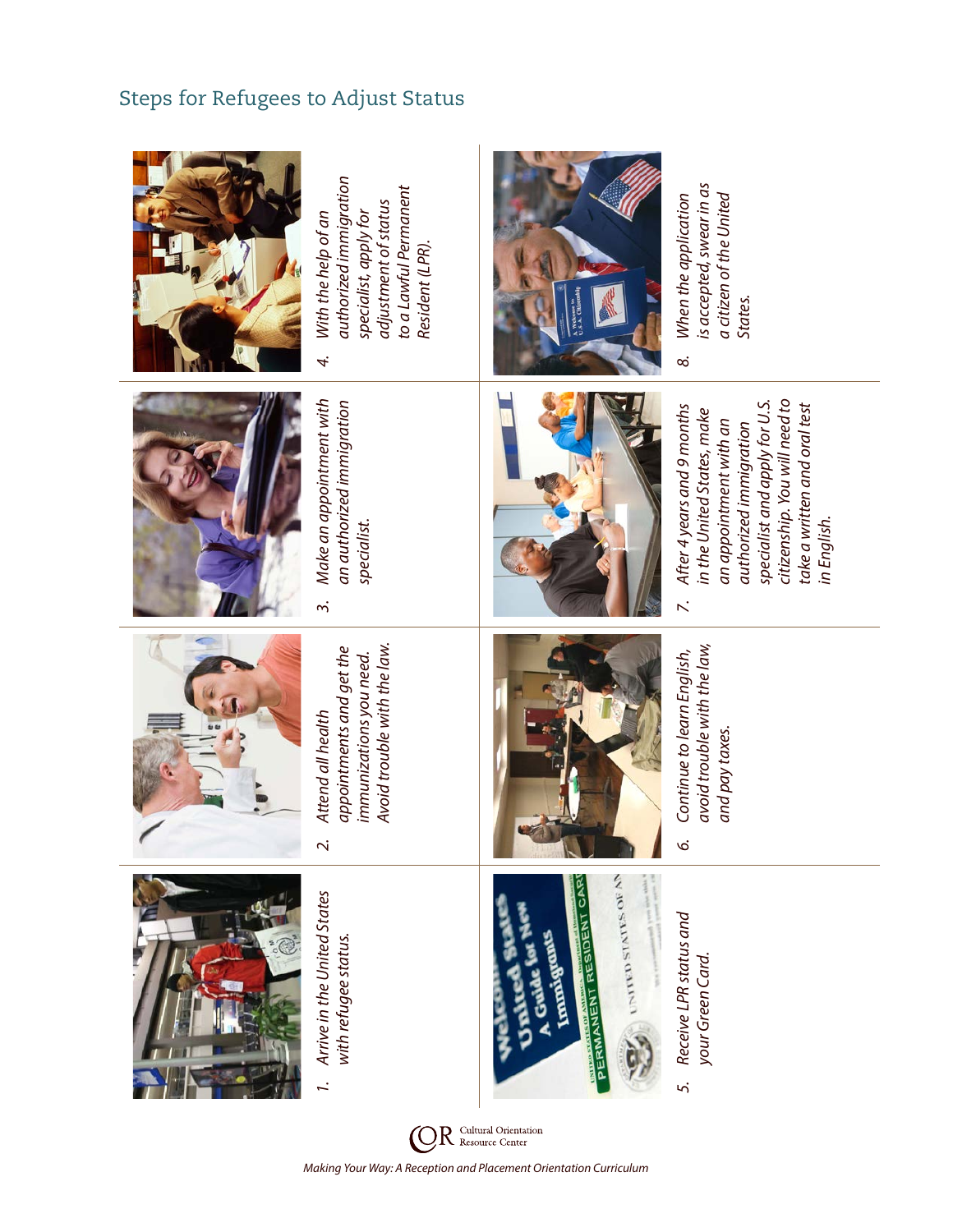## Refugee Adjustment of Status Flowchart

*Adjusting Your Status from Refugee (I-94) to Lawful Permanent Resident (LPR; Green Card): Adjustment of status is required. Refugees who do not begin the process of adjustment of status are violating their immigration visa and are at risk of immigration penalties, including being expelled from the United States.*



1. After 1 year in the United States, ask your case worker/ manager to refer you to an authorized immigration specialist.



2. Make an appointment with the authorized immigration specialist.



3. Meet with the authorized immigration specialist to find out what steps you need to take to adjust your status to that of a Lawful Permanent Resident.

*b. Fill out the application for permanent residency (Form* 

*I-485).*



4. With the help of the authorized immigration specialist, do the following:



*a. Make an appointment at a doctor's office to fill out the Vaccination Check (Form I-693).*



*c. Obtain two passport-style photos.*



*d. Make a copy of your Form I-94 (proving your refugee status).*



*e. Fill out the biographic form (Form G-325A).*



5. Submit your application with all required documents for permanent residency.



6. You will receive a notice stating that U.S. Citizenship and Immigration Services (USCIS) received your application.



You will next receive an appointment for biometrics (fingerprints). You must attend the appointment to have your fingerprints taken.



8. You may receive a notice to go for an interview with USCIS.



9. USCIS will send you a letter telling you whether they have approved your application or not.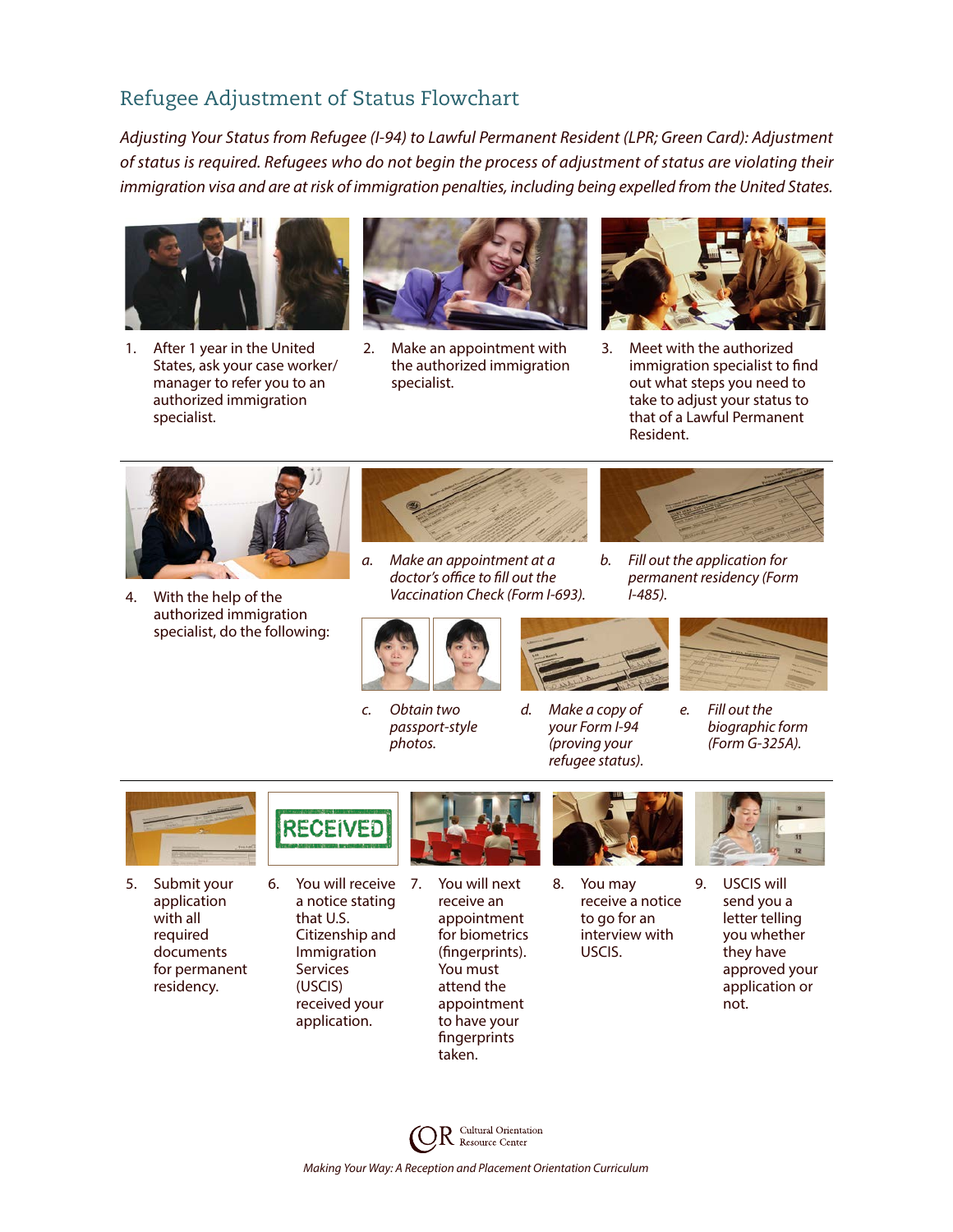## **U.S. Laws and Refugee Status Unit Vocabulary Worksheet 1**

*Directions: Match the words on the left to the pictures on the right. The first one is done for you.*